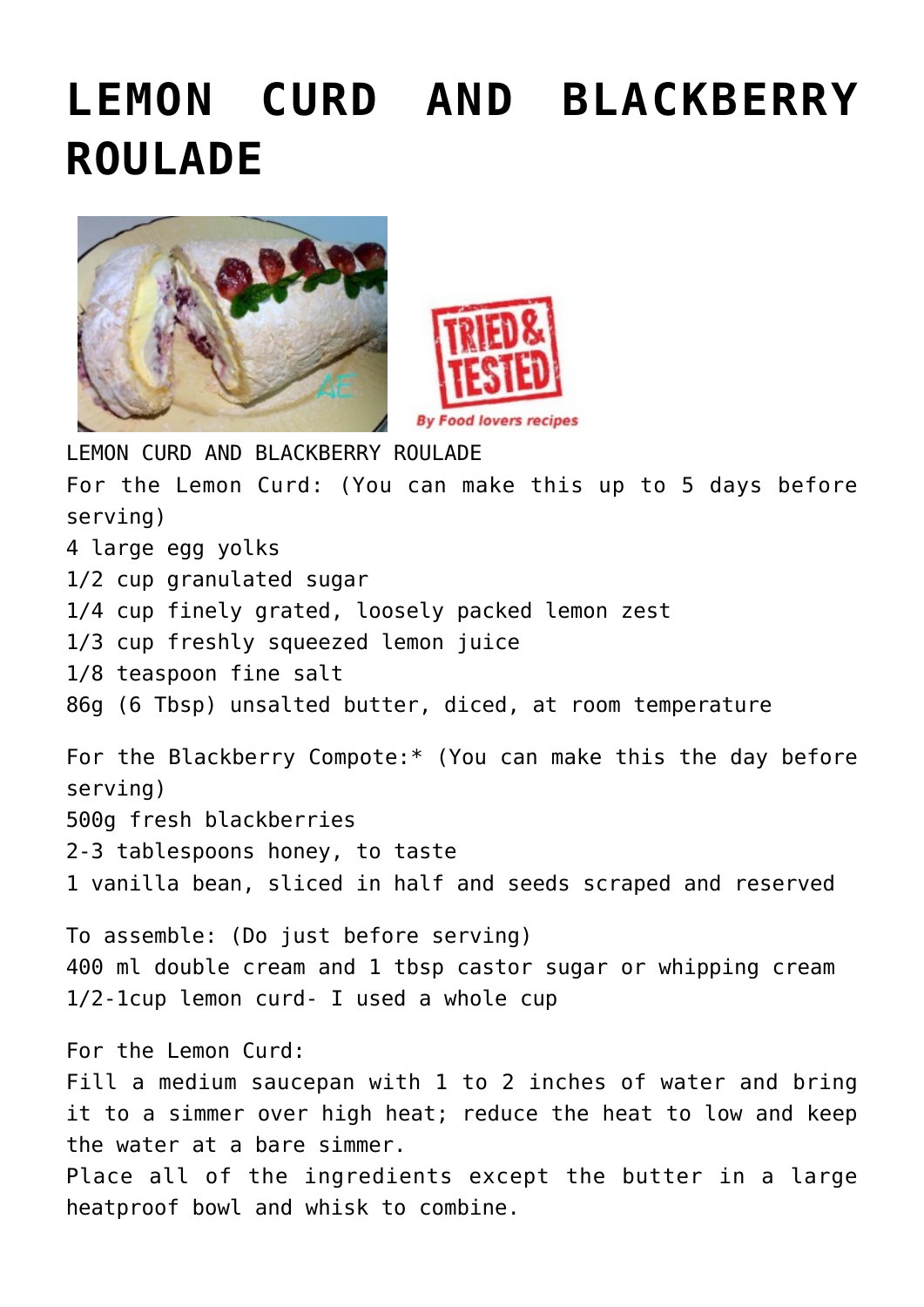Set the bowl over, but not touching, the simmering water and whisk constantly until the yolks thicken and the mixture forms ribbons when the whisk is lifted from the bowl, about 7 to 10 minutes.

Remove the bowl from the saucepan and whisk in the butter one piece at a time, waiting until each piece is completely melted and incorporated before adding another.

Set a fine-mesh strainer over a medium bowl.

Strain the curd into the bowl; discard the solids left in the strainer.

Press a sheet of plastic wrap directly onto the surface of the curd to prevent a skin from forming.

Refrigerate until set and chilled, at least 3 hours. (The curd can be made and refrigerated up to 5 days ahead.)

For the Blackberry Compote:

Put the blackberries, honey and vanilla pod and seeds into a medium sized saucepan over a low heat.

Cook gently, stirring occasionally, for a few minutes until the berries have released their juices and softened, but still hold their shape.

Remove from heat and pour the berries and juices into a strainer set over a bowl.

Once the excess syrup has drained off, spoon the berries into a dish or container and put into the fridge to chill until needed.

You can retain the syrupy liquid to serve with the pavlova roll or freeze it for another use.

Roulade:

4 medium free-range egg whites 1/4 tsp cream of tartar 180 g white caster sugar 1/2 tbsp cornflour 1 tsp white wine vinegar Icing sugar to dust